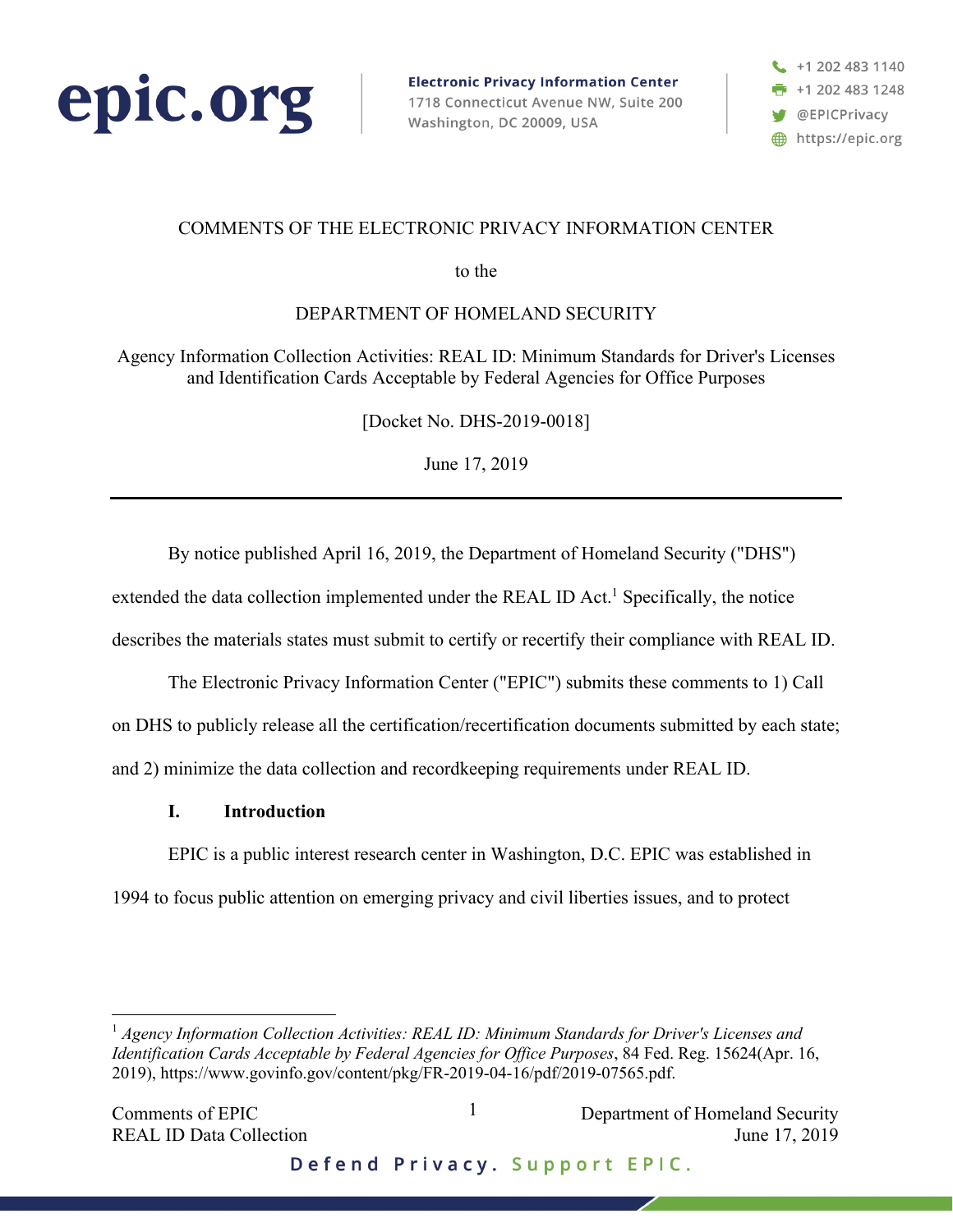privacy, the First Amendment, and constitutional values. EPIC has considerable expertise analyzing the privacy and security risks attendant to the design and implementation of REAL ID.

In 2007, EPIC filed comments on behalf of leading experts in privacy and technology in response to the draft regulations for REAL ID.<sup>2</sup> At the time, we stated, "REAL ID is fundamentally flawed because it creates a national identification system. It cannot be fixed no matter what the implementation regulations say. Therefore, the REAL ID Act must be repealed."3 EPIC also highlighted the privacy and security risks of REAL ID as part of the "Spotlight on Surveillance" series.<sup>4</sup> Additionally, EPIC testified before the DHS Data Privacy and Integrity Advisory Committee and explained that the REAL ID draft regulations impermissibly create a national identification system, prohibited by the law that established the DHS, and threaten national security and individual privacy.<sup>5</sup> In 2008, EPIC published a report detailing the significant costs of implementing REAL ID.<sup>6</sup> EPIC explained that "[DHS] [] believes that it can sweep aside the fact that REAL ID is an unfunded mandate by allocating \$360 million to the States for REAL ID implementation...However, the number still pales next to the agency's 'reduced' estimate of \$9.9 billion."7 Our concerns about the problems with REAL ID are widely shared by many other organizations.<sup>8</sup>

<sup>5</sup> Melissa Ngo, EPIC, *Testimony and Statement for the Record at a Hearing Before the Data Privacy and Integrity Advisory Comm., Dep't of Homeland Sec.* (Mar. 21, 2007),

 <sup>2</sup> EPIC and 24 Experts in Privacy and Technology, *Comments on DHS 2006-0030: Notice of Proposed Rulemaking: Minimum Standards for Driver's Licenses and Identification Cards Acceptable by Federal Agencies for Official Purposes* (May 8, 2007) [hereinafter "EPIC Expert Comments on Draft Regulations"],, https://www.epic.org/privacy/id\_cards/epic\_realid\_comments.pdf.

<sup>3</sup> *Id.*

<sup>4</sup> *See* EPIC , *Federal REAL ID Proposal Threatens Privacy and Security* (Mar. 2007),

https://epic.org/privacy/surveillance/spotlight/0307/.

http://epic.org/privacy/id\_cards/ngo\_test\_032107.pdf.

<sup>6</sup> *See* EPIC, *REAL ID Implementation Review: Few Benefits, Staggering Costs* (May 2008), http://epic.org/privacy/id\_cards/epic\_realid\_0508.pdf.

 $^7$  *Id.* 

<sup>8</sup> *Speak Out Against REAL ID*, The Privacy Coalition, https://www.privacycoalition.org/stoprealid/.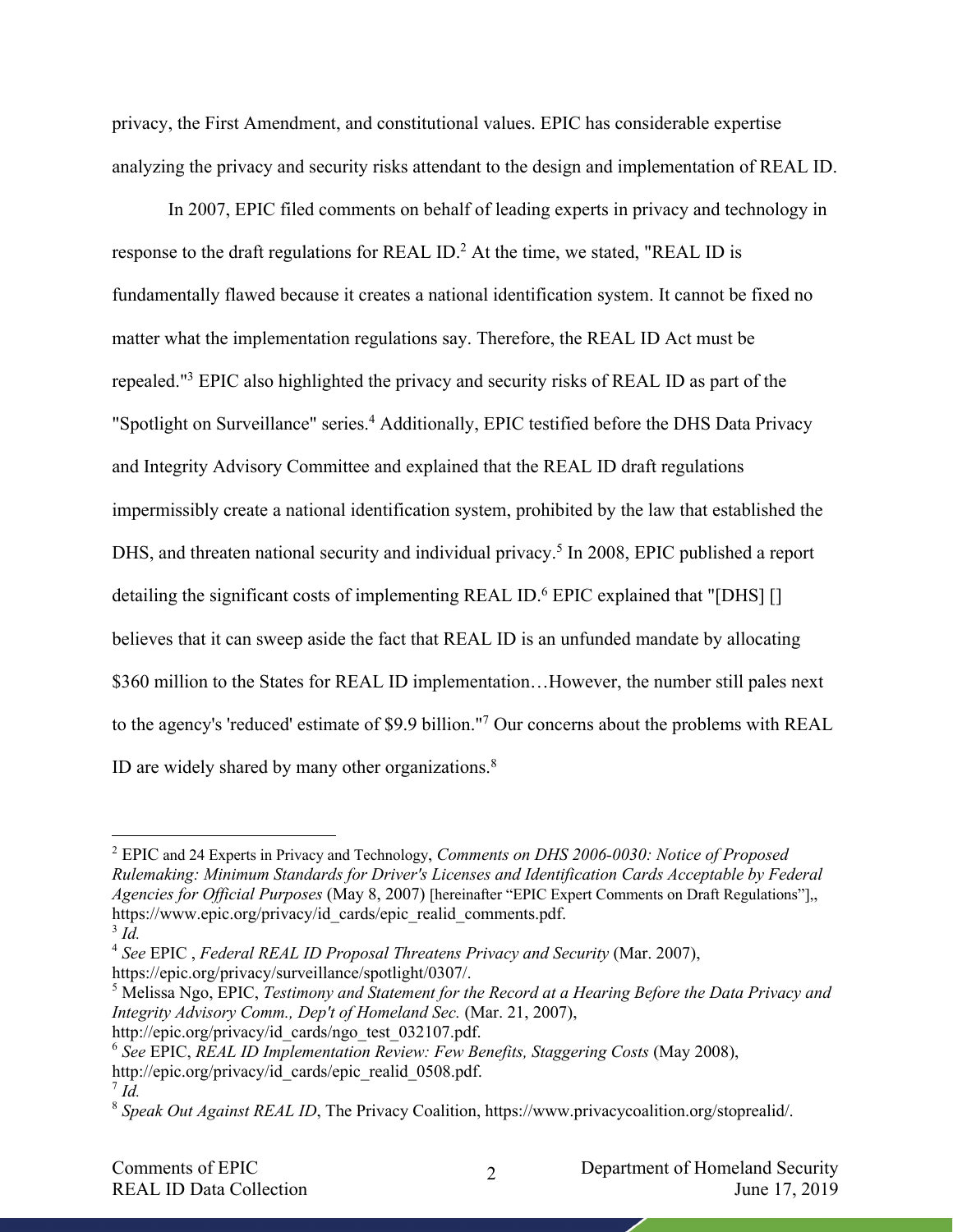EPIC remains concerned that the REAL ID Act creates a national identification system, in violation of the DHS Act, and poses significant privacy risks to millions of individuals.

### **II. Privacy Risks Inherent in the REAL ID Act**

# *a. The Department of Homeland Security is not fulfilling their responsibility to protect privacy*

The DHS stated over ten years ago that it is constrained in its power to protect the privacy of individuals and their data under the REAL ID Act. The agency claimed in the draft regulations that, "The Act does not include statutory language authorizing DHS to prescribe privacy requirements for the state-controlled databases or data exchange necessary to implement the Act."9 REAL ID creates a national identification system that affects hundreds of millions license and cardholders nationwide, yet today the DHS has still failed to institute strong privacy safeguards in the system itself.<sup>10</sup> The agency has the obligation to protect the privacy of individuals affected by this system and must do more than the feeble attempts set out in the Act.

The Privacy Act of 1974 applies to REAL ID under guidelines set out by OMB and DHS.<sup>11</sup> The OMB guidelines explain that the Privacy Act "stipulates that systems of records operated under contract or, in some instances, State or local governments operating under Federal mandate 'by or on behalf of the agency . . . to accomplish an agency function' are subject to  $\dots$  the Act."<sup>12</sup> The guidelines also explain that "systems 'maintained' by an agency

 9 Dep't of Homeland Sec., *Notice of Proposed Rulemaking: Minimum Standards for Driver's Licenses and Identification Cards Acceptable by Federal Agencies for Official Purposes*, 72 Fed. Reg. 10,819, 10,825 (Mar. 9, 2007) [hereinafter "REAL ID Draft Regulations"], http://edocket.access.gpo.gov/2007/07-1009.htm.

<sup>10</sup>EMERGENCY SUPPLEMENTAL APPROPRIATIONS ACT FOR DEFENSE, THE GLOBAL WAR ON TERROR, AND TSUNAMI RELIEF, 2005, 109 P.L. 13, 119 Stat. 231, 109 P.L. 13, 2005 Enacted H.R. 1268, 109 Enacted H.R. 1268; 6 C.F.R. 37.1 *et. seq.*

<sup>&</sup>lt;sup>11</sup> EPIC Expert Comments on Draft Regulations, 6-12, *supra* note 2.

<sup>12</sup> Office of Mgmt. & Budget, *Privacy Act Implementation: Guidelines and Responsibilities*, 40 Fed. Reg. 28,948, 28,951 (July 9, 1975), http://www.whitehouse.gov/omb/inforeg/implementation\_guidelines.pdf.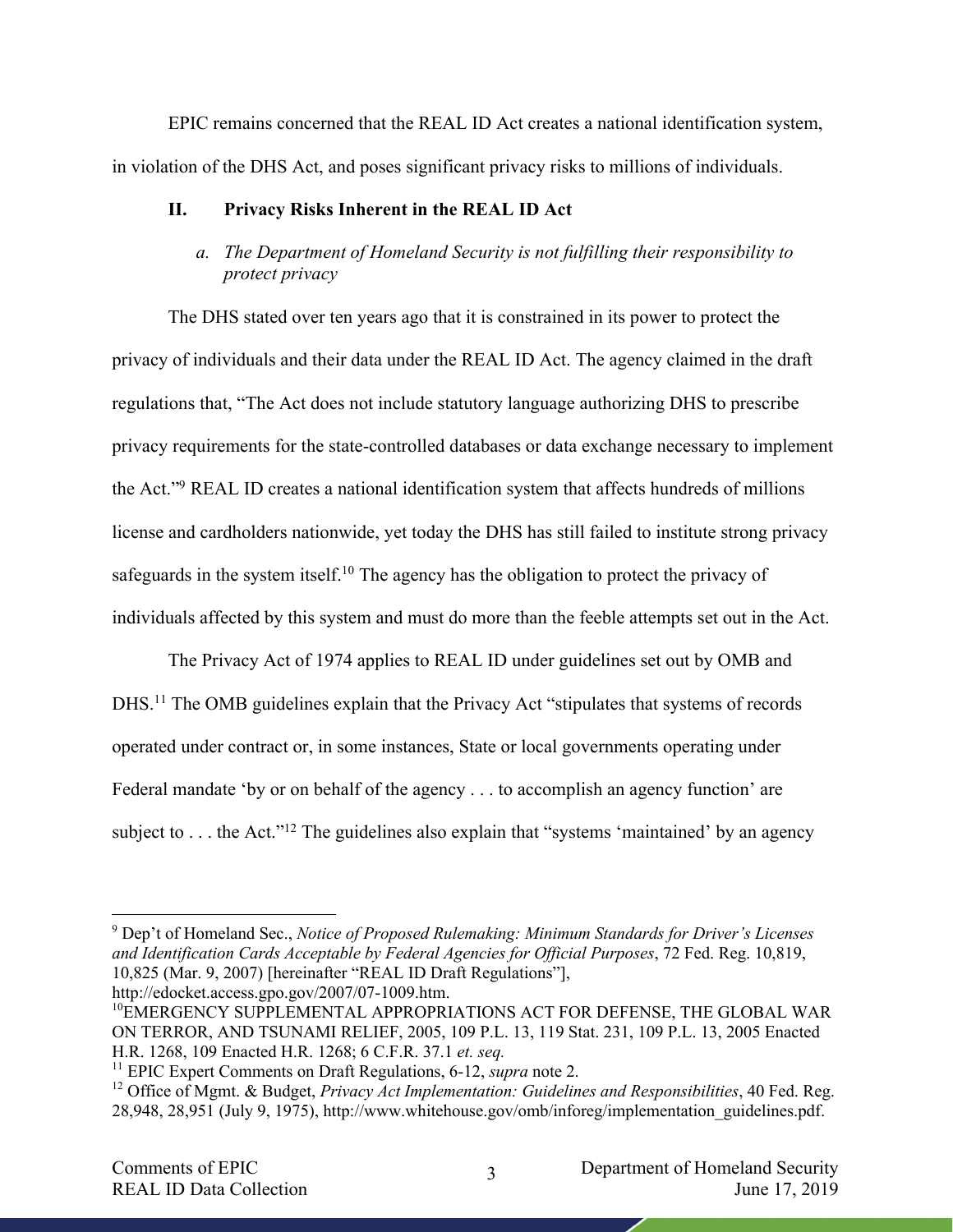are not limited to those operated by agency personnel on agency premises but include certain systems operated pursuant to the terms of a contract to which the agency is a party."<sup>13</sup> The REAL ID system is operated under a Federal mandate to accomplish several agency functions, including immigration control.

Because the DHS has created this system, the agency must fully apply Privacy Act requirements of notice, access, correction, and judicially enforceable redress to the entire REAL ID national identification system. The REAL ID Act states that individuals should attempt to exercise their rights to notice, access, correction and redress through State DMVs, the Social Security Administration, the Department of State, and the U.S. Citizenship and Immigration Service (a part of the Department of Homeland Security).<sup>14</sup>

In enacting REAL ID, DHS has punted the issue of privacy to the States, but the agency needs to lead.

#### *b. Privacy Risks of REAL ID*

There are significant threats to individual privacy and security that are created by REAL ID.<sup>15</sup> Some of these problems are based on the design of the card, the information required to be stored on the cards, and the safeguards for the underlying databases.

Under REAL ID, a substantial amount of personal information must be included on the card. This includes a full legal name, digital photograph, and signature that can be read by common machine readable technology and the information included on the card is not required to be encrypted. Prior to enactment, the DHS Privacy Office supported encryption "because 2D

 <sup>13</sup> *Id.*

<sup>14</sup> *Final Rule, Minimum Standards for Driver's Licenses and Identification Cards Acceptable by Federal Agencies for Official Purposes*, 73 Fed. Reg. 5271, 5284-5284 (Jan. 29, 2008), http://edocket.access.gpo.gov/2008/08-140.htm.

<sup>15</sup> EPIC Expert Comments on Draft Regulations at 17-28, *supra* note 2.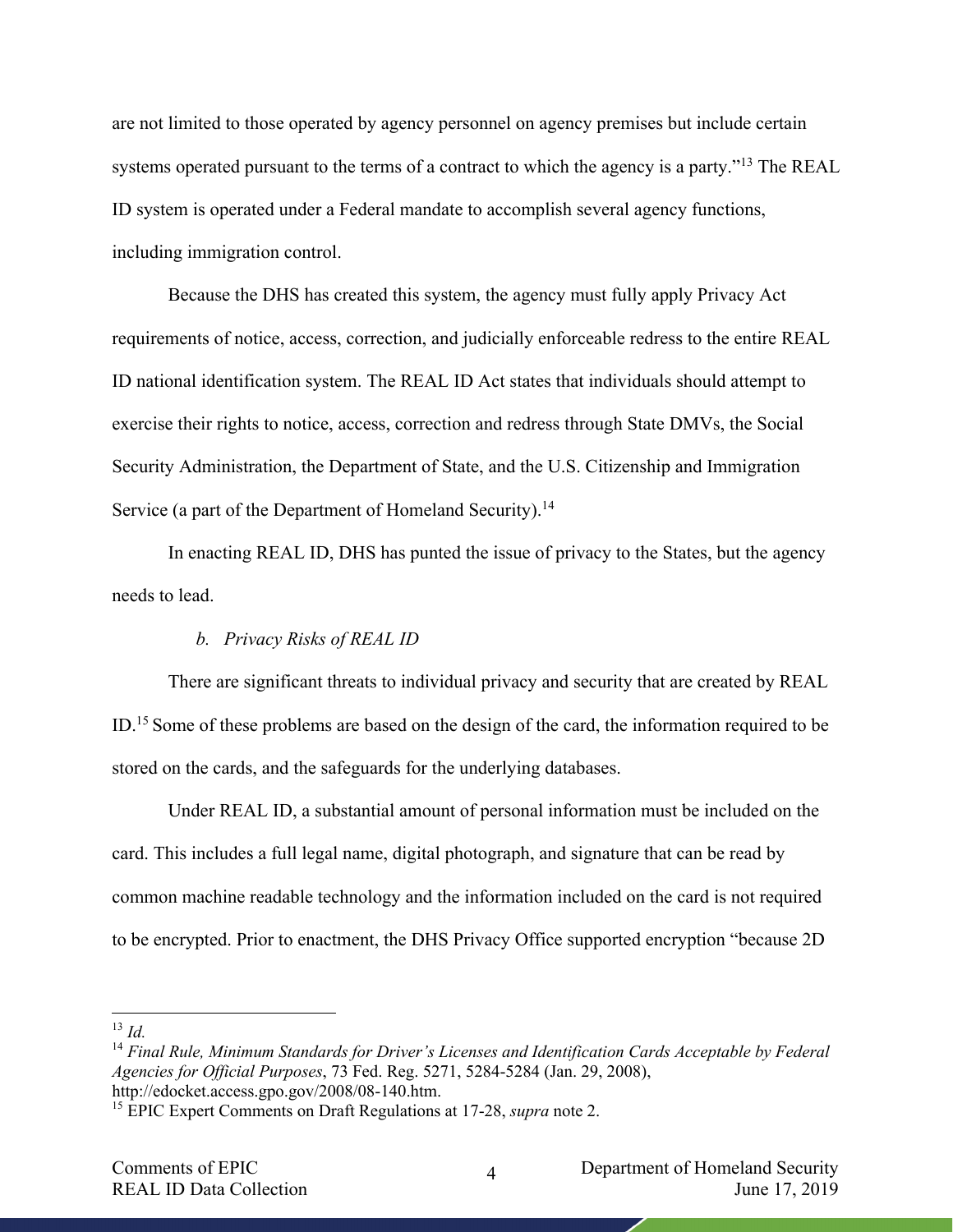bar code readers are extremely common, the data could be captured from the driver's licenses and identification cards and accessed by unauthorized third parties by simply reading the 2D bar code on the credential" if the data is left unencrypted.<sup>16</sup> There are many examples of unauthorized users being able to download data from unencrypted machine-readable technology.17 To protect privacy and improve security, this machine-readable technology must either include encryption or access must be limited in some other form. Without required encryption, REAL ID leaves hundreds of millions individuals at risk for individual tracking.<sup>18</sup>

DHS rejected encryption in the final rule because of "the complexities and costs of implementing an encryption infrastructure."19 DHS is required to include security protections on the REAL ID card. Under the REAL ID Act, the card must include "Physical security features designed to prevent tampering, counterfeiting, or duplication of the document for any fraudulent purpose."20 The agency has this obligation and it should not abdicate this responsibility. If DHS does not seek to limit access to the data on the REAL ID card, then it is signaling that it is acceptable for third parties to download, access and store data for purposes beyond the three official purposes.

Rejecting encryption for the 2D barcode helps to push the REAL ID system into "widespread" use in everyday life, a goal that former DHS Secretary Chertoff and the DHS final rule itself expect and support. Such an expansion would harm both individual privacy and

 <sup>16</sup> Dep't of Homeland Sec. Privacy Office, *Privacy Impact Assessment for the REAL ID Act* <sup>16</sup> (Mar. 1, 2007), http://www.epic.org/privacy/id\_cards/pia\_030107.pdf.

<sup>17</sup> EPIC Expert Comments on Draft Regulations at 21-23, *supra* note 2.

<sup>18</sup> *Id.* at 17-18.

<sup>19</sup> *Final Rule, Minimum Standards for Driver's Licenses and Identification Cards Acceptable by Federal Agencies for Official Purposes*, 73 Fed. Reg. 5271, 5292 (Jan. 29, 2008), http://edocket.access.gpo.gov/2008/08-140.htm. <sup>20</sup> REAL ID Act at  $\S 202(b)(8)$ .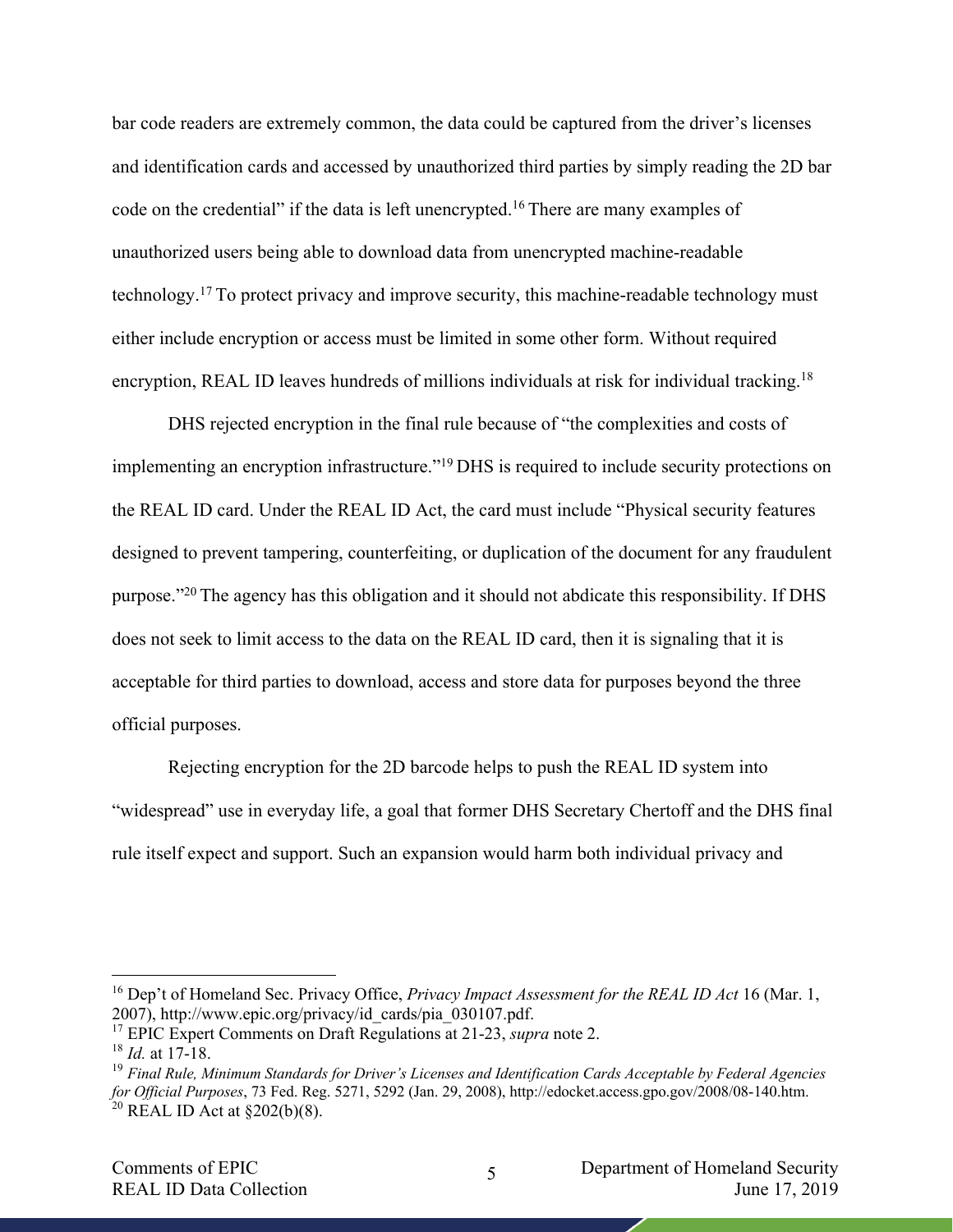security and facilitate turning the United States into a country where the REAL ID national identification card is involuntarily carried by everyone.

Furthermore, the amount of information contained on the REAL ID cards increases risks if the card is compromised. There are a number of "insider" and "outsider" threats to the massive identification database connecting 56 States and territories. Creating a national identification database containing personal data of hundreds of millions State license and ID cardholders nationwide, one that would be accessible from a massive number of DMVs across the country, is an invitation for all criminals – whether identity thieves or terrorists – to break into just one of these entrance points to gather such data for misuse.

Such a system would also be at risk of abuse from authorized users, such as DMV employees, who are bribed or threatened into changing the system data or issuing "authentic" national identification cards. It is appropriate to note here that, on the day that DHS released the final regulations for REAL ID, "A Maryland Motor Vehicle Administration employee [...] and four others were indicted [ ] on charges that they made and sold fake State driver's licenses and identification cards in exchange for money."21

Identity theft continues to be one of the leading concerns for consumers.<sup>22</sup> In 2018, the last year for which information is currently available, the number of identity theft claims the FTC

 <sup>21</sup> *Five indicted in identity theft scheme*, BALTIMORE SUN, Jan. 11, 2008.

<sup>&</sup>lt;sup>22</sup> Imposter Scams Top Complaints Made to FTC in 2018, FEDERAL TRADE COMMISSION, Feb. 28, 2019, https://www.ftc.gov/news-events/press-releases/2019/02/imposter-scams-top-complaints-made-ftc-2018.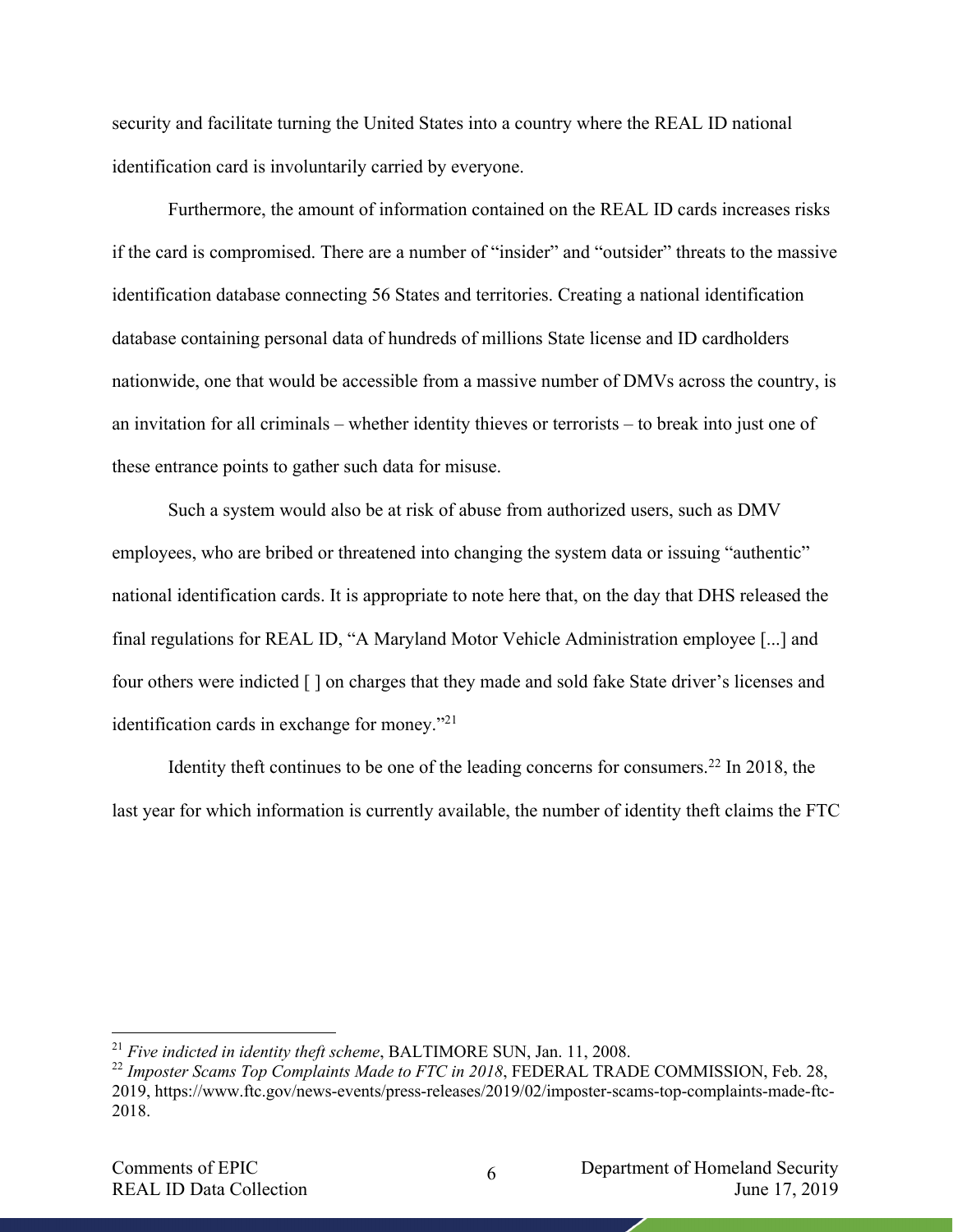received increased by more than 16% compared to the identity theft incidents reported in 2017.<sup>23</sup> Furthermore, identity theft has been one of the top consumer issues for the past fifteen years.<sup>24</sup>

Large-scale data breaches have occurred in State DMVs across the country; if the databases are linked under REAL ID, these breaches will only grow in scale. The Oregon DMV lost half a million records in 2005.114 Also that year, in Georgia, a dishonest insider exposed 465,000 records.115 In 2011 a North Carolina DMV worker was charged with five counts of identity theft after she used DMV computers to obtain information to take out payday loans in other people's names.25 In 2014, the California DMV suffered a data breach where credit card information was compromised via their online payment system.26 In 2015, an Oregon man was able to download a list that contained a DMV list of identification numbers as well as federal income tax forms and was charged with 26 counts of aggravated identity theft.<sup>27</sup> The list goes on, and the personal information of individuals will be endangered under the REAL ID national identification system.

# **III. DHS Must Increase Transparency and Reevaluate Data Collection Under REAL ID**

The REAL ID Act poses serious privacy risks that DHS has failed to address. As EPIC

stated previously in its comment on the proposed REAL ID rule, the REAL ID Act should be

 <sup>23</sup> *See*, FTC, *Consumer Sentinel Network: Data Book 2018*, Appendix B2 (Feb. 2019), https://www.ftc.gov/system/files/documents/reports/consumer-sentinel-network-data-book-2018/consumer\_sentinel\_network\_data\_book\_2018\_0.pdf.

<sup>24</sup> *See FTC Releases Annual Summary of Consumer Complaints*, FEDERAL TRADE COMMISSION, Mar. 1, 2016, https://www.ftc.gov/news-events/press-releases/2016/03/ftc-releases-annual-summaryconsumer- complaints; *see also FTC Releases Annual Summary of Complaints Reported by Consumers*, FEDERAL TRADE COMMISSION, Mar 1, 2018, https://www.ftc.gov/news-events/pressreleases/2018/03/ftc-releases-annual-summary-complaints-reported-consumers.

<sup>25</sup> Sloane Heffernan, *Charge: Worker Used DMV Computers for ID Theft,* WRAL, Oct. 17, 2011, http://www.wral.com/news/local/story/10268291/.

<sup>26</sup> *Sources: Credit Card breach at California DMV,* KREBS ON SECURITY, Mar. 22, 2014, https://krebsonsecurity.com/2014/03/sources-credit-card-breach-at-california-dmv/.

<sup>27</sup> Brent Welsberg, *Convicted ID Thief Found With 'How To' Guide, DMV Database*, KOIN6, http://koin.com/2015/02/12/convicted-id-thief-found-with-how-to-guide-dmv-database/.